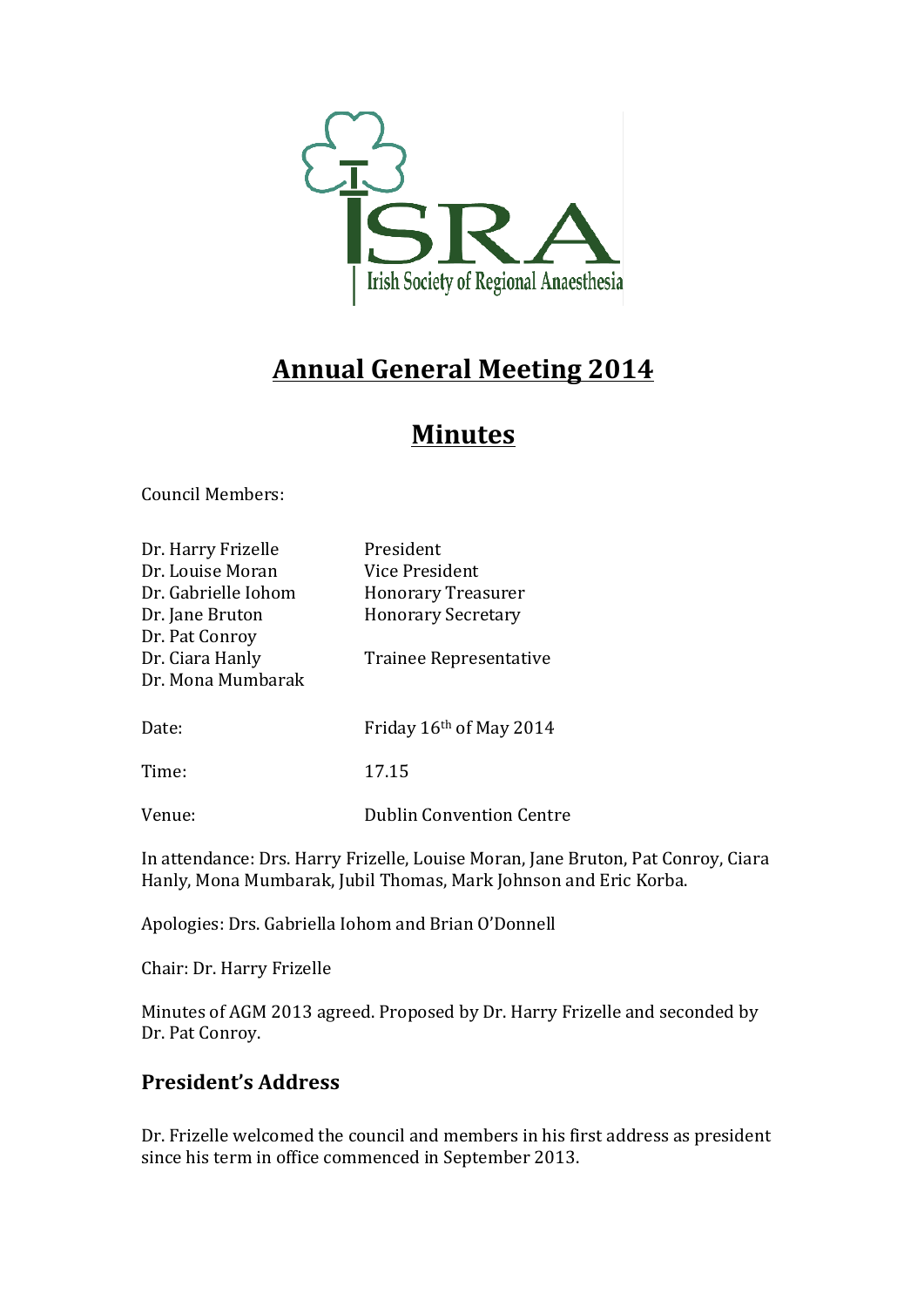#### Council:

There were some changes to council in 2013 with Drs. Brian Kinirons, Brian O' Donnell and Stephen Mannions' terms on council ending in September 2013 and the council postitions being filled by Drs. Jane Bruton, Pat Conroy and Mona Mumbarak.

Dr. Iohom and Dr. Hanly will complete their terms on council in September 2014. Dr. Jubil Thomas and Dr. Mark Johnson, who were nominated to council in May 2014, will join council in September 2014.

#### Officers:

In September 2013 Dr. Harry Frizelle commenced his term as president for a period of 2 years. In February 2014 Dr. Louise Moran was elected vice president and Dr. Jane Bruton was elected honorary secretary.

Dr. Gabriella Iohom continues in office as honorary treasurer and Dr. Ciara Hanly as trainee representative (both terms in office end in September 2014)

#### Members:

There were 76 ISRA members in 2013 and 55 ISRA members to date in 2014. It is an ongoing challenge to maintain numbers. All Irish ESRA members constitutionally entitled to ISRA membership, however not all Irish members of ESRA are paid up as ISRA members.

Dr. Frizelle highlighted the importance of maintaining an active campaign for ISRA membership. A number of 50 or greater ISRA members is required to have ISRA representative on ESRA council.

#### Educational Activities:

The ISRA Update day held at the College of Anaesthetists (CAI) on March  $13<sup>th</sup>$ 2014 was a success with positive feedback overall and credit is due to Drs Stephen Mannion and Gabriella Iohom for organsing the event. The day was well attended with good turnout at the lectures and 22 attending the workshop in the afternoon. 

The first ISRA Foundation Course was successfully run in Cork in April 2012. To date there have been 68 participants at 11 courses. Six courses have been run in Cork, 3 in Galway, 1 in Letterkenny and 1 in Drogheda. Next on the agenda is to run courses in Dublin with a proposal to run the first of the Dublin courses in September 2014. Dr. Conroy to lead on this.

Approval from CAI Educational Committee for PDP programme has been sought for both ISRA Foundation Courses and Update Day 2015.

Dr. Louise Moran attended the RA-UK Congress in Nottingham on May 13<sup>th</sup> and  $14<sup>th</sup>$  2014 and chaired the ISRA session. Dr. Moran commented on the success of the meeting with Day 1 consisting of advanced masterclass workshops and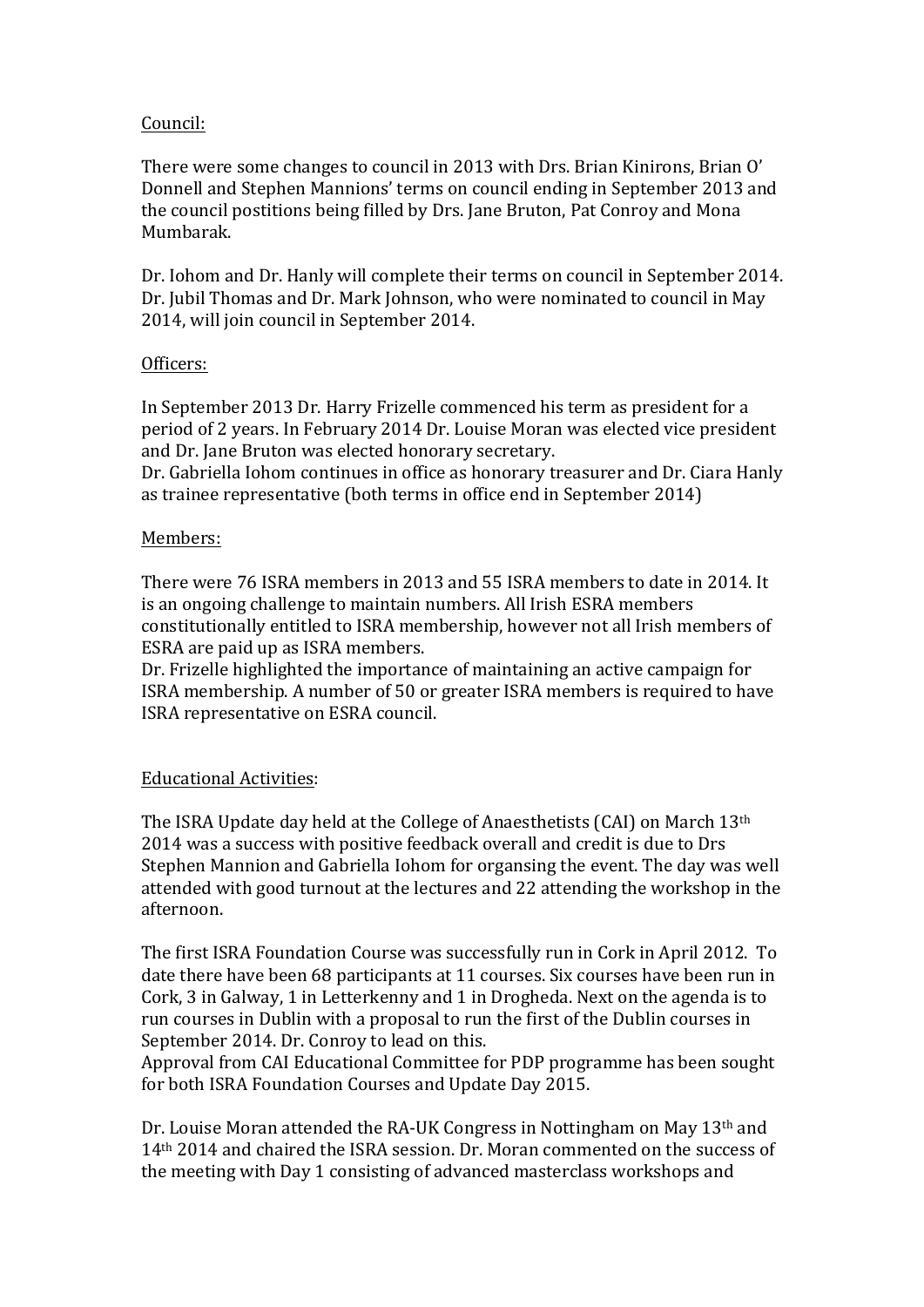update lectures with over 100 in attendance and Day 2 consisting of scientific sessions with approximately 300 in attendance. The 2015 RA-UK annual meeting will be held in Oxford.

Dr. Frizelle continued the president's address by thanking Dr. Moran for organising the ISRA Workshop 'A Masterclass in Upper Limb Sonoanatomy' at the Congress today and also both ISRA and guest faculty for their participation at the workshop.

## **Treasurer's Report**

Dr. Iohom was unable to attend. The ISRA treasurer's report was presented by Dr. Bruton and approved by Dr. Frizelle and Dr. Moran.

The society has been successful in generating income chiefly from sponsorship with some additional income from membership and the update day. Thanks to Baxter, MSD, Ultrasonix and BBraun for their continued support of the society and it's educational activities.

The foundation course expenses (seven courses) were refunded by the College of Anaesthetists.

Upcoming anticipated expenses discussed were the purchase of 2 further phantoms and website costs.

## **Election of Officers 2014 & further Council Elections 2014**

Dr. Thomas nominated as treasurer (proposed by Dr. Moran and seconded by Dr. Bruton) term to commence September 2014. Agreed Dr. Johnson to act as trainee representative from September 2014.

Dr. Mumbarak confirmed to be leaving council in July 2014 resulting in one further vacancy arising on council this year. Options of (1) coopting additional member to council and (2) seeking further e-nominations discussed. (Dr. Tanya O' Neill, Dr. Edel Duggan and Dr. Ecimovic proposed as Specialists with an interest in Regional Anaesthesia)

## **AOB**

Dr. Bruton provided a summary of information gathered regarding website setup. Two companies approached for information.

- 1. www.pixel.ie  $-$  very slow reponse to initial enquiry
- 2. Paul Lavoie website consultant based in Cork. www.lvc.ie. Prompt response to any queries to date. Two options proposed: Custom designed website using a pre-existing template. Colour change, logo, enews, eletter, login etc. all possible. Cost in the region of  $\epsilon$ 1000 approximately for initial set up. Support provided in how to update website. Bespoke website the second